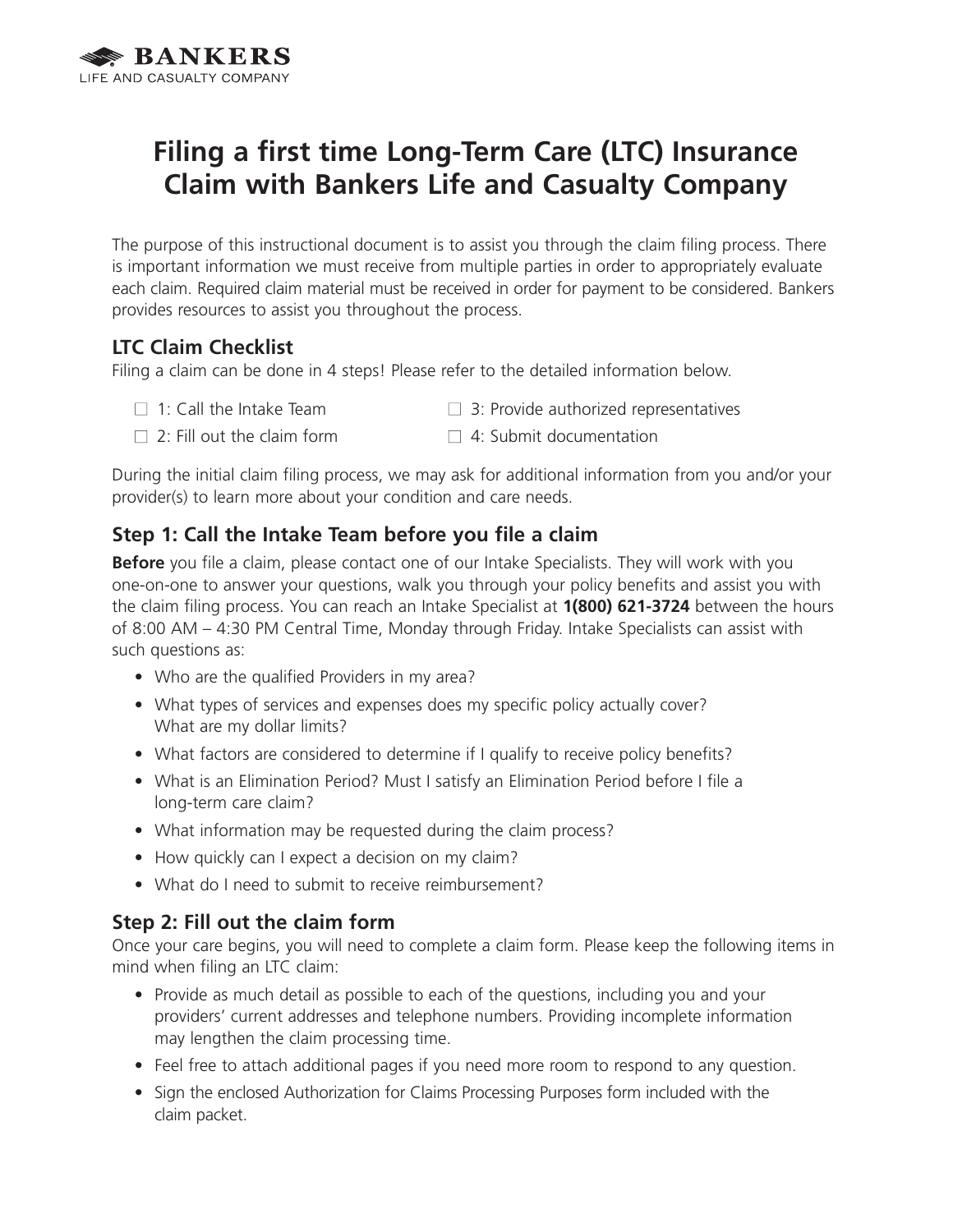## **Step 3: Provide authorized representatives**

If the insured will not be handling his/her claim personally, Bankers will need one of the following so an authorized representative can manage the claim on the policyholder's behalf:

- 1. A signed Third Party Authorization Form
- 2. A copy of Healthcare or Durable Power of Attorney document

## **Step 4: Submit documentation**

Mail the completed claim form and all available claim documentation to: **Bankers Life and Casualty Company PO Box 1902 Carmel, IN 46082-1902**

Or send via fax at **(312) 396-5952**.

You or your designated representative will be contacted within ten to fifteen business days of receipt of your documents to advise that we have received your request for benefits and inform you if additional information is needed.

## **What to expect after submitting your claim**

For an accurate and timely review of your claim, we will need to gather specific information. Following is a list of items we may request from your care Provider. Your help in gathering documentation is greatly appreciated as it will decrease the likelihood of delays or closure of your claim due to missing information. Referenced below are Provider types along with a list of specific items we may need to collect in addition to the claim form:

*If you are unsure of what type of Provider is covered by your policy or need assistance in locating an eligible provider in your area, please reach out to our Intake Team for assistance at 1(800) 621-3724*.

## **From a Nursing Home**

- $\Box$  Minimum Data Set (MDS): This information is collected by the nursing home staff in order to assess (measure) the physical, psychological, and social functioning characteristics of the resident.
- $\Box$  Itemized Bill(s): This document shows the charges (by reason) you have incurred during care. The charges need to be itemized in order for us to verify which expenses are covered by your policy.
- $\Box$  Facility License: A document showing that the Facility is licensed or certified.

## **From a Home Health Care Provider**

- $\Box$  Plan of Care: A set of actions the care Provider will implement in order to resolve and/or support the diagnoses and/or care needs of the Policyholder.
- $\Box$  Daily Visit Notes: Documentation of the specific care provided during each visit by the caregiver. This documentation may also be referred to as: daily progress notes, nursing notes, staff notes or charts.
- $\Box$  Itemized Bill(s): This document shows the charges (by reason) you have incurred during care. The charges need to be itemized in order for us to verify which expenses are covered by your policy.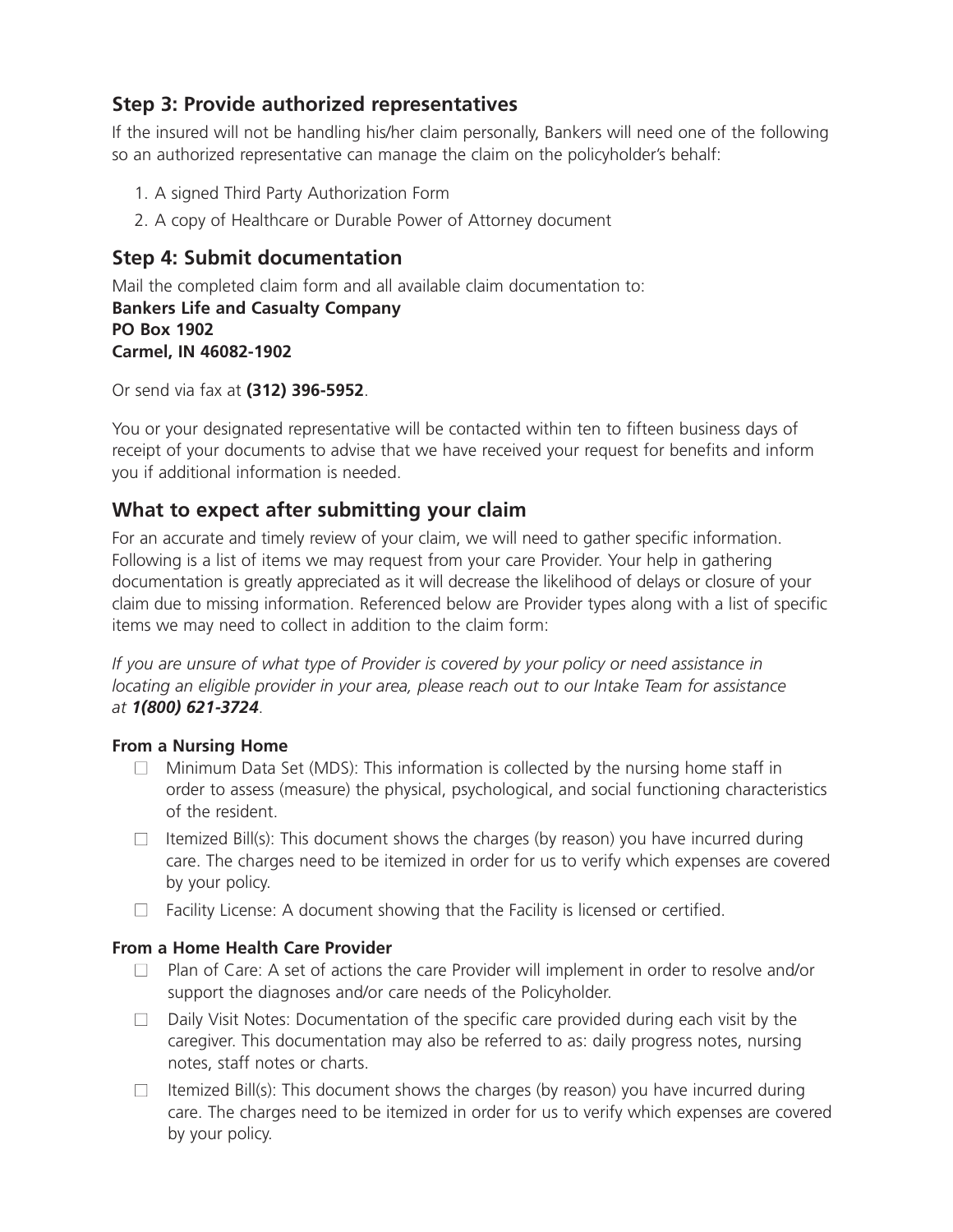- $\Box$  Initial Provider Assessment: A written summary that provides a general description of the Policyholder (physical assessment, height, weight, age, etc.) and a description of their primary medical history.
- $\Box$  Provider qualifications including licensing for Agency, Aide, Caregiver, etc., as well as certification, and/or individual training or experience, if applicable per your policy.

#### **From an Assisted Living Facility**

- $\Box$  Facility's Service Plan: A set of actions the care Provider will implement in order to resolve and/or support the diagnoses and/or care needs of the Policyholder.
- $\Box$  Medication List: A list of all the medications the Policyholder is taking and information on how they are to be administered.
- $\Box$  Itemized Bill(s): This document shows the charges (by reason) you have incurred during care. The charges need to be itemized in order for us to verify which expenses are covered by your policy.
- $\Box$  Facility License: A document showing that the Facility is licensed or certified.

#### **From an Adult Day Care Provider**

- $\Box$  Adult Day Care Plan of Care: A set of actions the care Provider will implement in order to resolve and/or support the diagnoses and/or care needs of the Policyholder.
- $\Box$  Itemized Bill(s): This document shows the charges (by reason) you have incurred during care. The charges need to be itemized in order for us to verify which expenses are covered by your policy.
- $\Box$  Facility License: A document showing that the Facility is licensed or certified.

## **Questions**

#### **If you do not see your provider type listed or have additional questions, please contact our Intake Team Monday through Friday between 8:00 AM – 4:30 PM Central Time at 1(800) 621-3724, or visit our website at www.bankers.com.**

### **Notes**

- If any testing such as Mini Mental State Exam (MMSE) or a neuropsychological evaluation has been completed, please include this information in your claim submission.
- For non-facility claims; a Benefit Eligibility Assessment (BEA) may be requested during our eligibility review. This is a visit by a qualified licensed healthcare practitioner from an independent agency (not affiliated with Bankers) who conducts an assessment with the Claimant in their place of residence. During the assessment, this individual will gather information about the functional abilities of the Insured. They will also administer a cognitive screening and discuss relevant medical history and current health conditions of the Insured.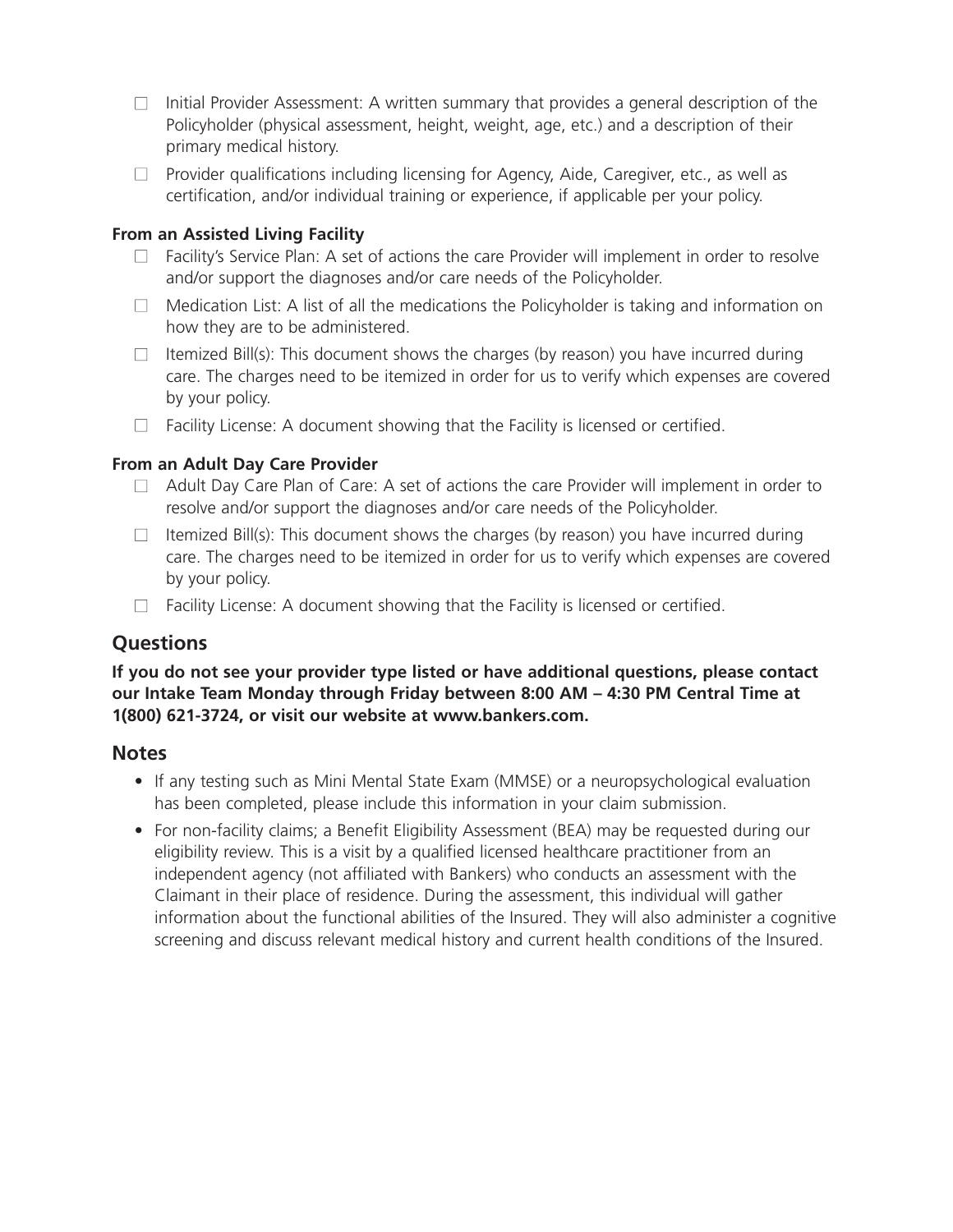#### **Claims Authorization for Medical Information**

*Conforms to HIPAA Privacy Rule*

#### **1. My Information – the individual who is the subject of the information**

| <b>Printed Name</b> | Date of Birth | Soc. Sec. Number (Last 4 Digits) Policy Number |       |     |
|---------------------|---------------|------------------------------------------------|-------|-----|
| Address             |               | City                                           | State | Zip |

#### **2. Disclosing Party – the party or parties authorized to release information about me**

Any physician or other health care provider, hospital, clinic, medical facility, clinical lab, pharmacy, pharmacy benefit manager or pharmacy-related organization, insurance company or health plan, Social Security Administration or governmental agency

#### **3. Description of my information authorized for release**

Any/all information related to my past, present or future health condition(s), medical care/treatment or prescription drug history, which includes information about mental health (excluding psychotherapy notes), communicable disease, HIV/AIDS, alcohol and substance abuse

**4. Purpose of Authorization – how my information will be used** To administer benefits under a policy or certificate of insurance

#### **5. Duration of Authorization**

Twenty-four (24) months from the date written below, unless I specify an earlier date here: \_\_\_

#### **6. Receiving Parties – the parties authorized to receive information about me**

- Bankers Life and Casualty Company, its agents, representatives and reinsurers
- Bankers Conseco Life Insurance Company\*, its agents, representatives and reinsurers *\*domiciled and licensed in the State of New York*

#### **7. Important information – review carefully before signing**

- Refusing to sign this Authorization does not affect my ability to obtain medical treatment, but may prevent my insurance company from being able to determine if benefits are payable under the terms of my coverage.
- This Authorization may be revoked at any time unless it was already relied upon. Send a written revocation to: LTC Claims Administration P.O. Box 1902, Carmel, IN 46082‐1902.
- The Receiving Parties named above are subject to federal privacy laws. However, if I authorize parties who are not subject to these laws to receive medical information about me, then such information could be re‐disclosed and would no longer be protected.
- I understand that I have a right to a copy of this Authorization, and that a photocopy or facsimile is as valid as the original.
- California residents are entitled to a large print version of this form by calling 800‐621‐3724 to request form 18727‐LARGE.

#### **8. Approval – must be signed and dated by me or my Legal Representative\* to be valid**

| <b>Printed Name</b> | Relationship to the insured |
|---------------------|-----------------------------|
|                     |                             |
| Signature           | Date signed                 |

*\*Legal Representatives must provide documentation of legal authority*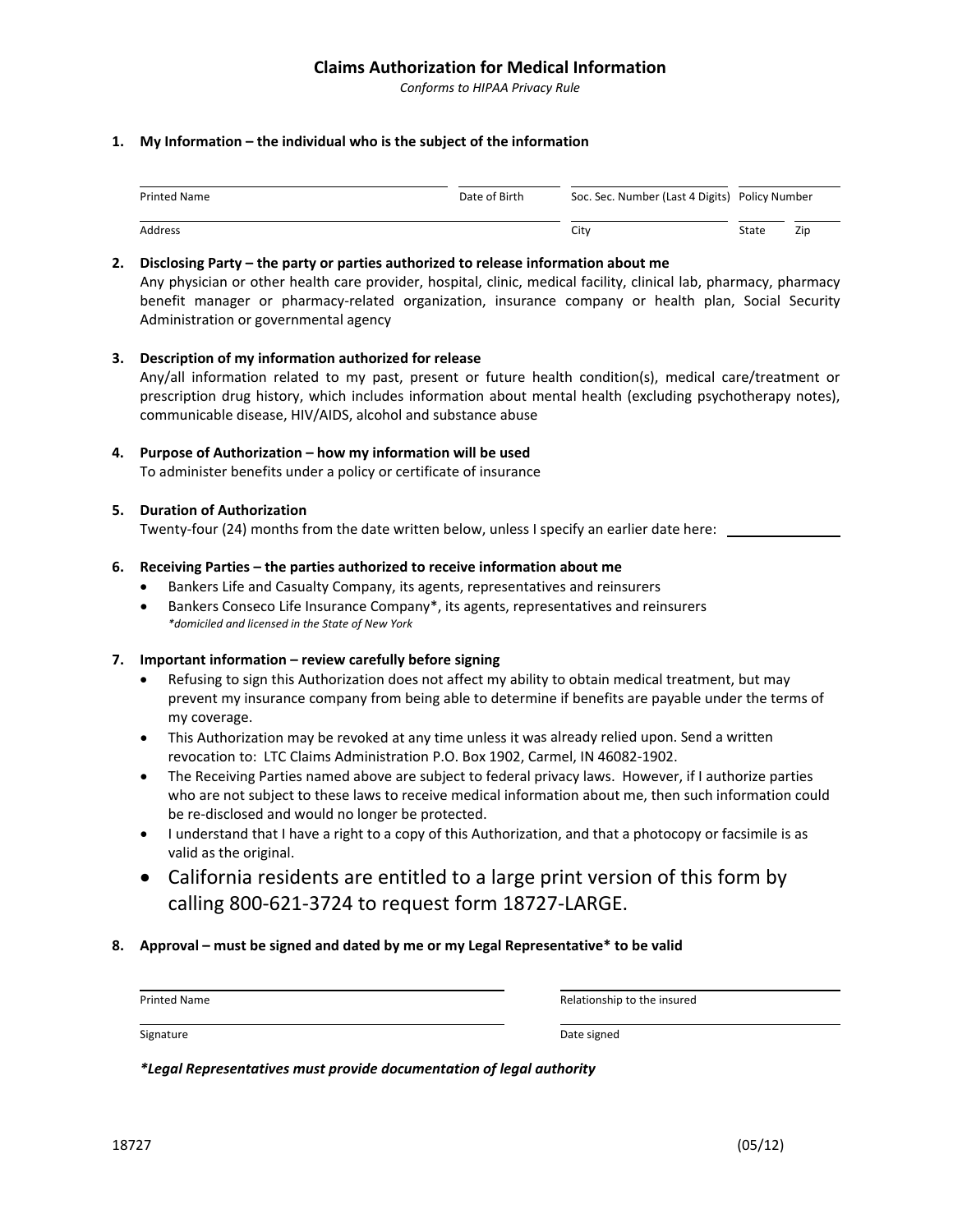#### **Voluntary Authorization to Disclose Information to Third Party**

Pursuant to the HIPAA Privacy Rule

For use in conjunction with Long Term Care policies only

| My Information - The individual whose information will be released                                                                                                                                                                                                      |                                                                                                                         |               |          |                        |  |
|-------------------------------------------------------------------------------------------------------------------------------------------------------------------------------------------------------------------------------------------------------------------------|-------------------------------------------------------------------------------------------------------------------------|---------------|----------|------------------------|--|
|                                                                                                                                                                                                                                                                         |                                                                                                                         |               |          |                        |  |
| <b>Printed Name</b>                                                                                                                                                                                                                                                     | Date of Birth                                                                                                           | Policy Number |          | Social Security Number |  |
|                                                                                                                                                                                                                                                                         |                                                                                                                         |               |          |                        |  |
| Address                                                                                                                                                                                                                                                                 | City                                                                                                                    | State         | Zip Code | Telephone              |  |
| Disclosing Party - Organization authorized to release my information                                                                                                                                                                                                    |                                                                                                                         |               |          |                        |  |
| Bankers Life and Casualty Company*, Bankers Conseco Life Insurance Company**, Washington National Insurance Company*<br>*not licensed in the State of New York<br>**domiciled in and licensed in the State of New York                                                  |                                                                                                                         |               |          |                        |  |
| Description of my information authorized for release<br>III.                                                                                                                                                                                                            |                                                                                                                         |               |          |                        |  |
| □                                                                                                                                                                                                                                                                       | All information pertaining to my insurance transactions, claims and coverage including health and financial information |               |          |                        |  |
| □                                                                                                                                                                                                                                                                       |                                                                                                                         |               |          |                        |  |
| Purpose of release - Describing how my information will be used by the Receiving Party after it is released<br>IV.                                                                                                                                                      |                                                                                                                         |               |          |                        |  |
| At the request of the individual identified above.                                                                                                                                                                                                                      |                                                                                                                         |               |          |                        |  |
| Duration of authorization<br>V.                                                                                                                                                                                                                                         |                                                                                                                         |               |          |                        |  |
| This authorization will expire 24 months from the date written below, unless I specify an alternate expiration date here: _____________                                                                                                                                 |                                                                                                                         |               |          |                        |  |
| Receiving Party - Individual(s) or organization(s) authorized by me to receive my information<br>VI.                                                                                                                                                                    |                                                                                                                         |               |          |                        |  |
|                                                                                                                                                                                                                                                                         |                                                                                                                         |               |          |                        |  |
|                                                                                                                                                                                                                                                                         |                                                                                                                         |               |          |                        |  |
|                                                                                                                                                                                                                                                                         |                                                                                                                         |               |          |                        |  |
|                                                                                                                                                                                                                                                                         |                                                                                                                         |               |          |                        |  |
| Approval - Signed and dated by me or my legal representative<br>VII.                                                                                                                                                                                                    |                                                                                                                         |               |          |                        |  |
| I understand that this authorization to release information to a third party is optional and I am not required under the terms of my policy<br>ш                                                                                                                        |                                                                                                                         |               |          |                        |  |
| to give such authorization.<br>I understand that I can revoke this authorization at any time, except to the extent it has already been relied upon, by sending a written                                                                                                |                                                                                                                         |               |          |                        |  |
| revocation to the address below.                                                                                                                                                                                                                                        |                                                                                                                         |               |          |                        |  |
| I understand that my treatment, payment and eligibility for benefits may not be conditioned on this authorization.<br>ш<br>I understand that if the person or organization I authorize to receive the information described above is not subject to federal health<br>ш |                                                                                                                         |               |          |                        |  |
| information privacy laws, it could be re-disclosed and no longer protected by federal health information privacy laws.                                                                                                                                                  |                                                                                                                         |               |          |                        |  |
| I understand that I am entitled to a copy of this authorization, and that a photocopy or facsimile is as valid as the original.<br>ш                                                                                                                                    |                                                                                                                         |               |          |                        |  |
|                                                                                                                                                                                                                                                                         |                                                                                                                         |               |          |                        |  |
| Signature: _                                                                                                                                                                                                                                                            |                                                                                                                         |               |          |                        |  |
| Legal Representatives provide documentation of legal authority                                                                                                                                                                                                          |                                                                                                                         |               |          |                        |  |
| RETURN SIGNED AND DATED FORM<br>VIII.                                                                                                                                                                                                                                   |                                                                                                                         |               |          |                        |  |
| Long Term Care Claims - P.O. Box 1902, Carmel IN 46082-1902                                                                                                                                                                                                             |                                                                                                                         |               |          |                        |  |
| Phone: (800) 621-3724    Fax: (312) 396-5952                                                                                                                                                                                                                            |                                                                                                                         |               |          |                        |  |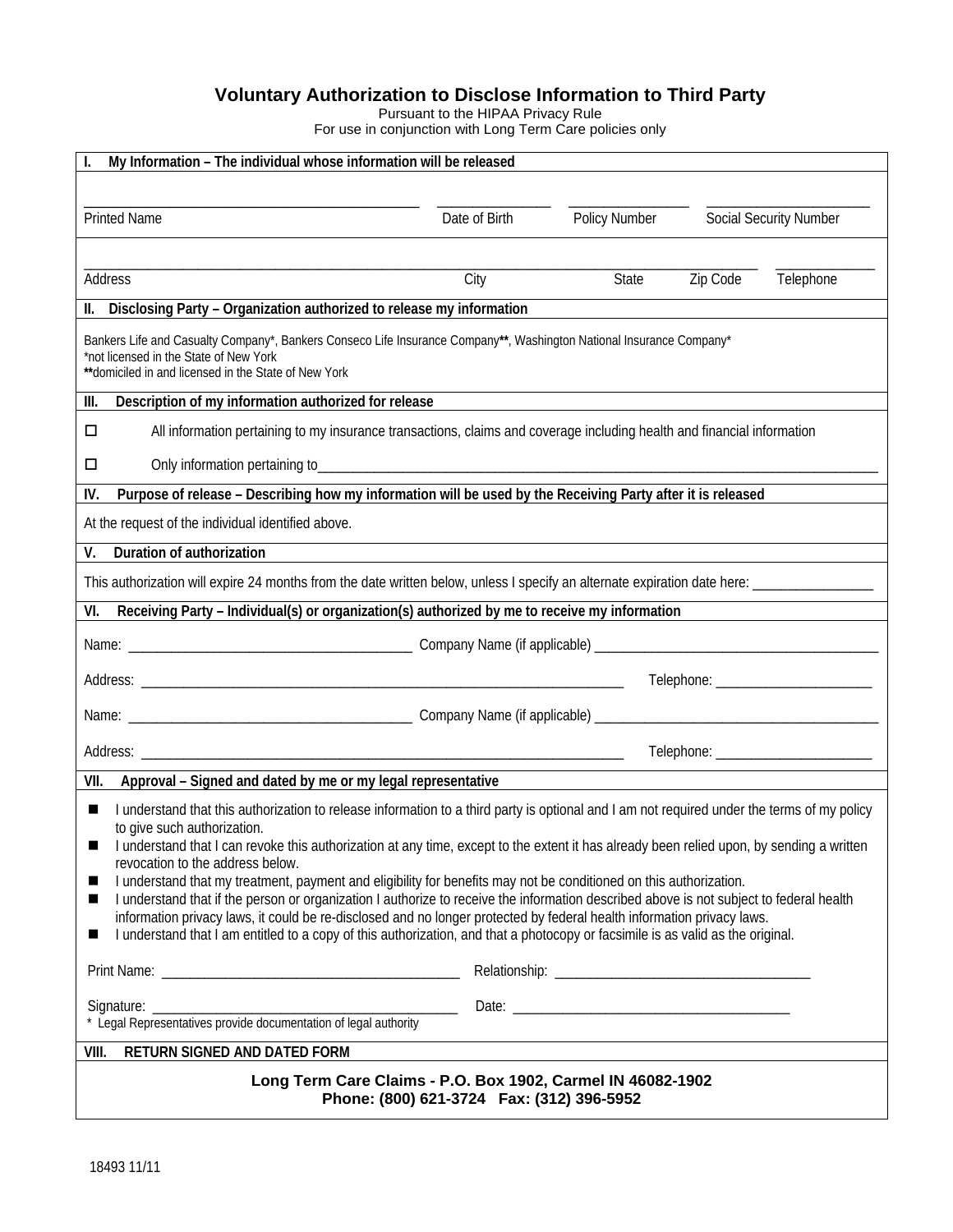#### **SANKERS** LIFE AND CASUALTY COMPANY

**LONG-TERM CARE AND SHORT TERM CARE CLAIM FORM** 

| www.bankers.com                                                                                                                                                                                                                                                                                                                                                                                               | SHUKI TEKIVI CAKE CLAIIVI FUKIVI                                                 |  |  |
|---------------------------------------------------------------------------------------------------------------------------------------------------------------------------------------------------------------------------------------------------------------------------------------------------------------------------------------------------------------------------------------------------------------|----------------------------------------------------------------------------------|--|--|
| <b>POLICY NUMBER:</b><br>Bankers Life & Bankers Life & Bankers Life & Bankers Life & Bankers Life & Bankers Life & Bankers Life & Bankers Life & Bankers Life & Bankers Life & Bankers Life & Bankers Life & Bankers Life & Bankers Life & Bankers Life                                                                                                                                                       | Please send completed claim form to:<br><b>Bankers Life and Casualty Company</b> |  |  |
| If you would like assistance in completing this claim form, please call 1-800-621-3724. Carmel IN 46082-1902                                                                                                                                                                                                                                                                                                  |                                                                                  |  |  |
|                                                                                                                                                                                                                                                                                                                                                                                                               |                                                                                  |  |  |
|                                                                                                                                                                                                                                                                                                                                                                                                               |                                                                                  |  |  |
|                                                                                                                                                                                                                                                                                                                                                                                                               |                                                                                  |  |  |
| To make an address change, please fill out the Address Change Request Form attached to this form.                                                                                                                                                                                                                                                                                                             |                                                                                  |  |  |
|                                                                                                                                                                                                                                                                                                                                                                                                               |                                                                                  |  |  |
|                                                                                                                                                                                                                                                                                                                                                                                                               |                                                                                  |  |  |
|                                                                                                                                                                                                                                                                                                                                                                                                               |                                                                                  |  |  |
|                                                                                                                                                                                                                                                                                                                                                                                                               |                                                                                  |  |  |
|                                                                                                                                                                                                                                                                                                                                                                                                               |                                                                                  |  |  |
| 3. Describe your limitations. Indicate the first day the limitations were present, if applicable, or                                                                                                                                                                                                                                                                                                          |                                                                                  |  |  |
| 4. Cause or Condition which requires you to need Long-Term Care: $\Box$ Sickness $\Box$ Injury                                                                                                                                                                                                                                                                                                                |                                                                                  |  |  |
| If limitations caused by an injury, when, where, and how did it happen? ____________________________                                                                                                                                                                                                                                                                                                          |                                                                                  |  |  |
| 5. Are you currently, or have you been, hospitalized within the last year? $\Box$ Yes $\Box$ No<br>From: $\frac{1}{2}$ / $\frac{1}{2}$ To: $\frac{1}{2}$ / $\frac{1}{2}$ Hospital Name: $\frac{1}{2}$ $\frac{1}{2}$ $\frac{1}{2}$ $\frac{1}{2}$ $\frac{1}{2}$ $\frac{1}{2}$ $\frac{1}{2}$ $\frac{1}{2}$ $\frac{1}{2}$ $\frac{1}{2}$ $\frac{1}{2}$ $\frac{1}{2}$ $\frac{1}{2}$ $\frac{1}{2}$ $\frac{1}{2}$ $\$ |                                                                                  |  |  |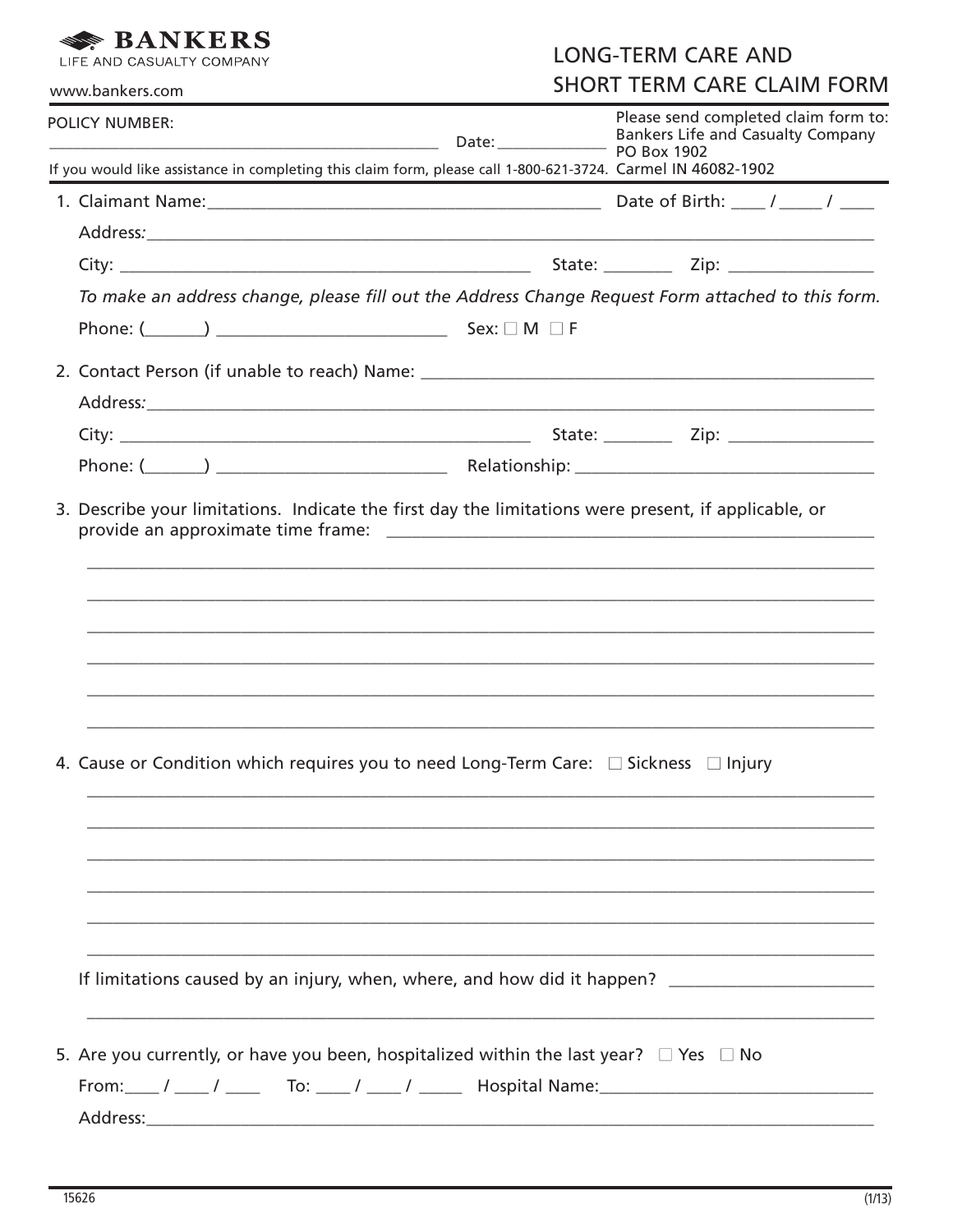6. List your medical history during the **last two years** below, starting with most recent treatment. **(Please attach additional pages if necessary.)**

| Phone Number: (Comparison Latin Comparison Latin Comparison Latin Comparison Latin Comparison Latin Comparison                      |  |  |
|-------------------------------------------------------------------------------------------------------------------------------------|--|--|
| Admitted: 1 1 1 1 Discharged: 1 1 2 Payer Source: 1 2 Payer Source: 2 2 Payer Source:                                               |  |  |
| <b>B. HOME HEALTH CARE, ADULT DAY CARE OR OTHER CARE SERVICES:</b>                                                                  |  |  |
|                                                                                                                                     |  |  |
|                                                                                                                                     |  |  |
|                                                                                                                                     |  |  |
|                                                                                                                                     |  |  |
|                                                                                                                                     |  |  |
| 8. Do you currently have coverage for medical care under Medicare?<br>(If yes, is coverage for Part A or Part B only, or for both?) |  |  |
| $\Box$ Part A only $\Box$ Part B only $\Box$ Parts A&B $\Box$ No Medicare Coverage                                                  |  |  |
| Has a claim been submitted? $\Box$ Yes $\Box$ No                                                                                    |  |  |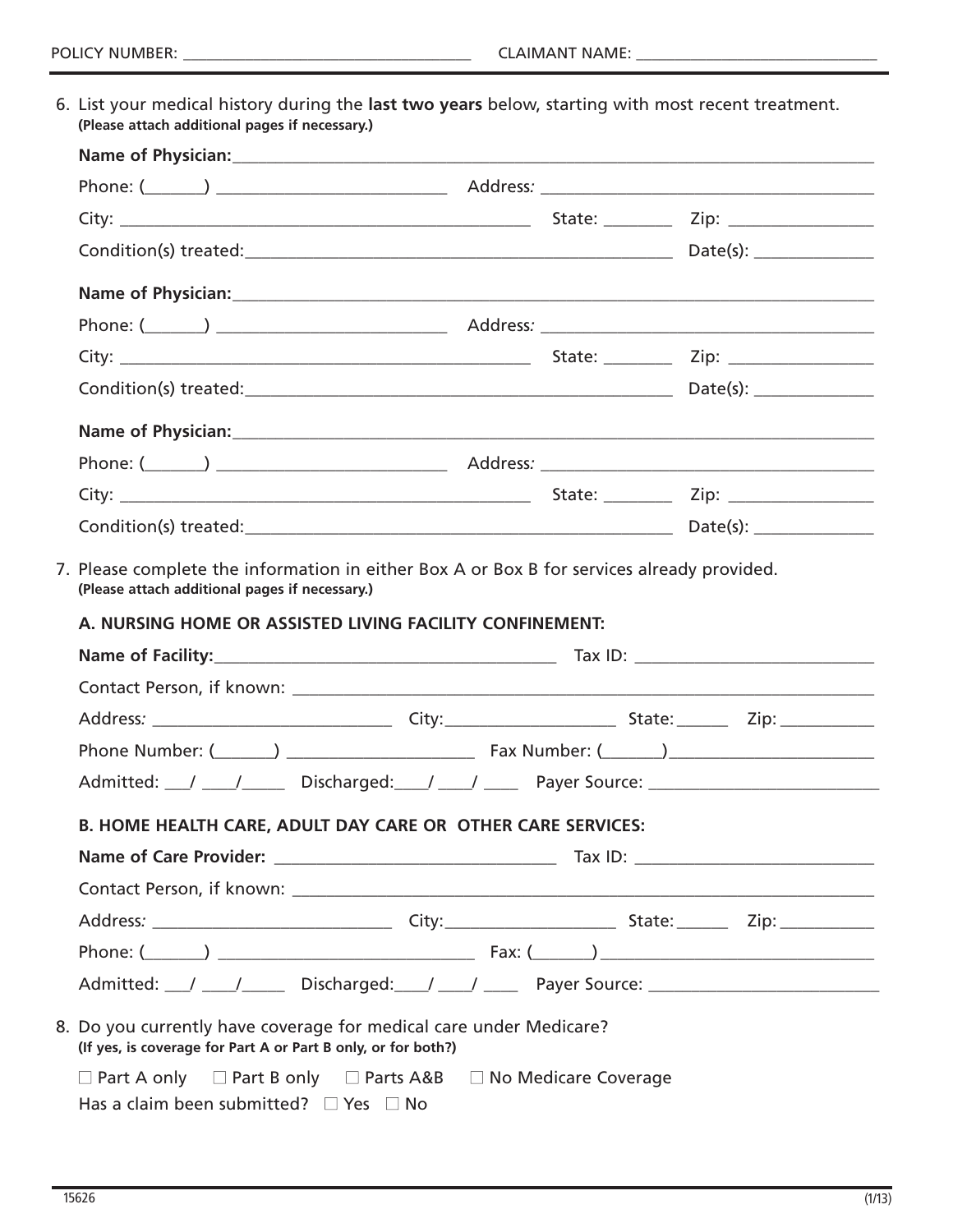9. Do you have any other insurance that may provide coverage? **Check all that apply:**

| $\Box$ Coverage under a Medical Plan                                                                    |                                                  |
|---------------------------------------------------------------------------------------------------------|--------------------------------------------------|
|                                                                                                         |                                                  |
|                                                                                                         | Has a claim been submitted? $\Box$ Yes $\Box$ No |
| $\Box$ Medicare Supplemental Policy                                                                     |                                                  |
|                                                                                                         |                                                  |
|                                                                                                         | Has a claim been submitted? $\Box$ Yes $\Box$ No |
| $\Box$ Other Third Party Coverage (Auto Insurance, Injury/Accident, Property Insurance, etc.)           |                                                  |
|                                                                                                         |                                                  |
|                                                                                                         | Has a claim been submitted? $\Box$ Yes $\Box$ No |
| $\Box$ Workers' Compensation                                                                            |                                                  |
|                                                                                                         | Policy Number: _____________________________     |
|                                                                                                         | Has a claim been submitted? $\Box$ Yes $\Box$ No |
| $\Box$ Other Long-Term Care Insurance                                                                   |                                                  |
|                                                                                                         |                                                  |
|                                                                                                         | Has a claim been submitted? $\Box$ Yes $\Box$ No |
| No Insurance<br>$\Box$                                                                                  |                                                  |
| $\Box$ Unknown                                                                                          |                                                  |
| De correlato e Decorre el Attención Centramientos en Correlles en ethecarementos colea en la sello sent |                                                  |

10. Do you have a Power of Attorney, Conservator, or Guardian or other person who can legally represent you?\* **If Yes, who?**

| Name:    |   | <b>Phone Number:</b> |        |
|----------|---|----------------------|--------|
| Address: | ◡ | <u>Jiuli</u>         | $\sim$ |

**\*Please attach to this form a copy of the document giving this person legal authority.**

For your protection some states require us to inform you that any person who knowingly files a statement of claim containing false or misleading information is subject to criminal and civil penalties, depending upon the state. Such actions may be deemed a felony and substantial fines may be imposed. If we determine that benefits have been paid under this coverage as a result of your fraudulent action(s), we have the right to recover those benefit amounts. We may recover those benefit amounts directly from you or by reducing any subsequent benefit payments under this coverage. We will determine the manner in which we seek recovery of benefit payments made under fraudulent conditions.

I declare that all of the above answers are complete and true to the best of my knowledge and belief. I understand that the company reserves the right to require further proof.

| Λ                                                          |                                 |
|------------------------------------------------------------|---------------------------------|
| Signature of Policyholder (or Legal Representative)        | Date signed (Month/Day/Year)    |
| Policyholder (or Legal Representative) Name (Please Print) | Signed at (City, County, State) |
| .                                                          |                                 |

If Legal Representative, give relationship to Policyholder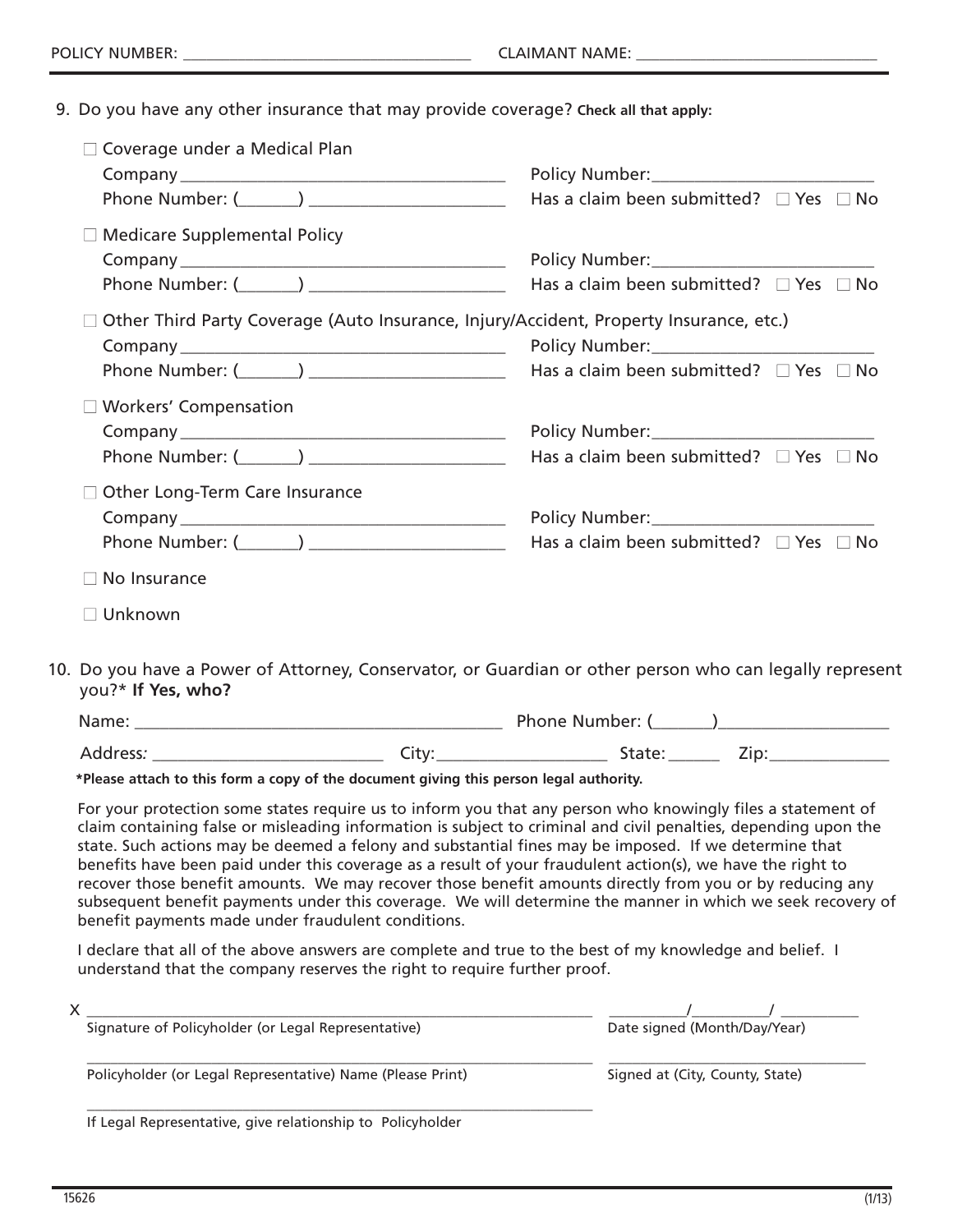**AK residents:** A person who knowingly and with intent to injure, defraud, or deceive an insurance company files a claim containing false, incomplete, or misleading information may be prosecuted under state law.

**AZ residents:** For your protection Arizona law requires the following statement to appear on this form. Any person who knowingly presents a false or fraudulent claim for payment of a loss is subject to criminal and civil penalties.

**AL residents:** Any person who knowingly presents a false or fraudulent claim for payment of a loss or benefit or who knowingly presents false information in an application for insurance is guilty of a crime and may be subject to restitution fines or confinement in prison, or any combination thereof.

**AR / LA and RI residents:** Any person who knowingly presents a false or fraudulent claim for payment of a loss or benefit or knowingly presents false information in an application for insurance is guilty of a crime and may be subject to fines and confinement in prison.

**CA residents:** For your protection California law requires the following to appear on this form. Any person who knowingly presents false or fraudulent claim for the payment of a loss is guilty of a crime and may be subject to fines and confinement in state prison.

**CO residents**: It is unlawful to knowingly provide false, incomplete, or misleading facts or information to an insurance company for the purpose of defrauding or attempting to defraud the company. Penalties may include imprisonment, fines, denial of insurance and civil damages. Any insurance company or agent of an insurance company who knowingly provides false, incomplete, or misleading facts or information to a policyholder or claimant for the purpose of defrauding or attempting to defraud the policyholder or claimant with regard to a settlement or award payable from insurance proceeds shall be reported to the Colorado division of insurance within the department of regulatory agencies.

**DC residents:** WARNING: It is a crime to provide false or misleading information to an insurer for the purpose of defrauding the insurer or any other person. Penalties include imprisonment and/or fines. In addition, an insurer may deny insurance benefits, if false information materially related to a claim was provided by the applicant.

**DE residents:** A person who knowingly and with intent to injure, defraud, or deceive any insurer, files a statement of claim containing any false, incomplete, or misleading information is guilty of a felony.

**FL residents:** Any person who knowingly and with intent to injure, defraud, or deceive any insurer files a statement of claim or an application containing any false, incomplete, or misleading information is guilty of a felony of the third degree.

**ID residents:** Any person who knowingly and with intent to defraud or deceive any insurance company, files a statement of claim containing any false, incomplete, or misleading information is guilty of a felony.

**IN residents:** A person who knowingly and with intent to defraud an insurer files a statement of claim containing any false, incomplete, or misleading information commits a felony.

**KY residents:** Any person who knowingly and with intent to defraud any insurance company or other person files a statement of claim containing any materially false information or conceals, for the purpose of misleading, information concerning any fact material thereto commits a fraudulent insurance act, which is a crime.

**MD residents:** Any person who knowingly or willfully presents a false or fraudulent claim for payment of a loss or benefit or who knowingly or willfully presents false information in an application for insurance is guilty of a crime and may be subject to fines and confinement in prison.

**ME / TN / VA and WA residents:** It is a crime to knowingly provide false, incomplete or misleading information to an insurance company for the purpose of defrauding the company. Penalties include imprisonment, fines and denial of insurance benefits.

**MN residents:** A person who files a claim with intent to defraud or helps commit a fraud against an insurer is guilty of a crime.

**NH residents:** Any person who, with the purpose to injure, defraud or deceive any insurance company, files a statement of claim containing any false, incomplete or misleading information is subject to prosecution and punishment for insurance fraud, as provided in N.H. Rev. Stat. Ann. 638:20.

**NJ residents:** Any person who knowingly files a statement of claim containing any false or misleading information is subject to criminal and civil penalties.

**NM residents:** Any person who knowingly presents a false or fraudulent claim for payment of a loss or benefit or knowingly presents false information in an application for insurance is guilty of a crime and may be subject to civil fines and criminal penalties.

**NY residents:** Any person who knowingly and with intent to defraud any insurance company or other person files an application for insurance or statement of claim containing any materially false information or conceals, for the purpose of misleading, information concerning any fact material thereto, commits a fraudulent insurance act, which is a crime and shall also be subject to a civil penalty not to exceed five thousand dollars and the stated value of the claim for each such violation.

**OH residents:** Any person who, with intent to defraud or knowing that he is facilitating a fraud against an insurer, submits an application or files a claim containing a false or deceptive statement is guilty of insurance fraud.

**OK residents:** Warning: Any person who knowingly, and with intent to injure, defraud or deceive any insurer, makes any claim for the proceeds of an insurance policy containing any false, incomplete or misleading information is guilty of a felony.

**PA residents:** Any person who knowingly and with intent to defraud any insurance company or other person files an application for insurance or statement of claim containing any materially false information or conceals for the purpose of misleading, information concerning any fact material thereto commits a fraudulent insurance act, which is a crime and subjects such person to criminal and civil penalties.

**PR residents:** Any person who, knowingly and with the intention of defrauding presents false information in an insurance application, or presents, helps or causes the presentation of a fraudulent claim for the payment of a loss or any other benefit, or presents more than one claim for the same damage or loss, shall incur a felony, and upon conviction shall be sanctioned for each violation with the penalty of a fine of not *less* than five thousand (5,000) dollars and not more than ten thousand (10,000) dollars, or a fixed term of imprisonment for three (3) years, or both penalties. Should aggravated circumstances be present, the penalty thus established may be increased to a maximum of five (5) years; if attenuating circumstances are present, it may be reduced to a minimum of two (2) years.

**TX residents:** Any person who knowingly presents a false or fraudulent claim for payment of a loss is guilty of a crime and may be subject to fines and confinement in state prision.

**WV residents:** Any person who knowingly presents a false or fraudulent claim for payment of a loss or benefit or knowingly presents false information in an application for insurance is guilty of a crime and may be subject to fines and confinement in prison.

**All other states residents:** Any person who knowingly and with intent to defraud any insurance company that submits an application for insurance or statement of claim containing any materially false information, or conceals information concerning any fact material thereto for the purpose of misleading, may be committing a crime which is subject to criminal and civil penalties.